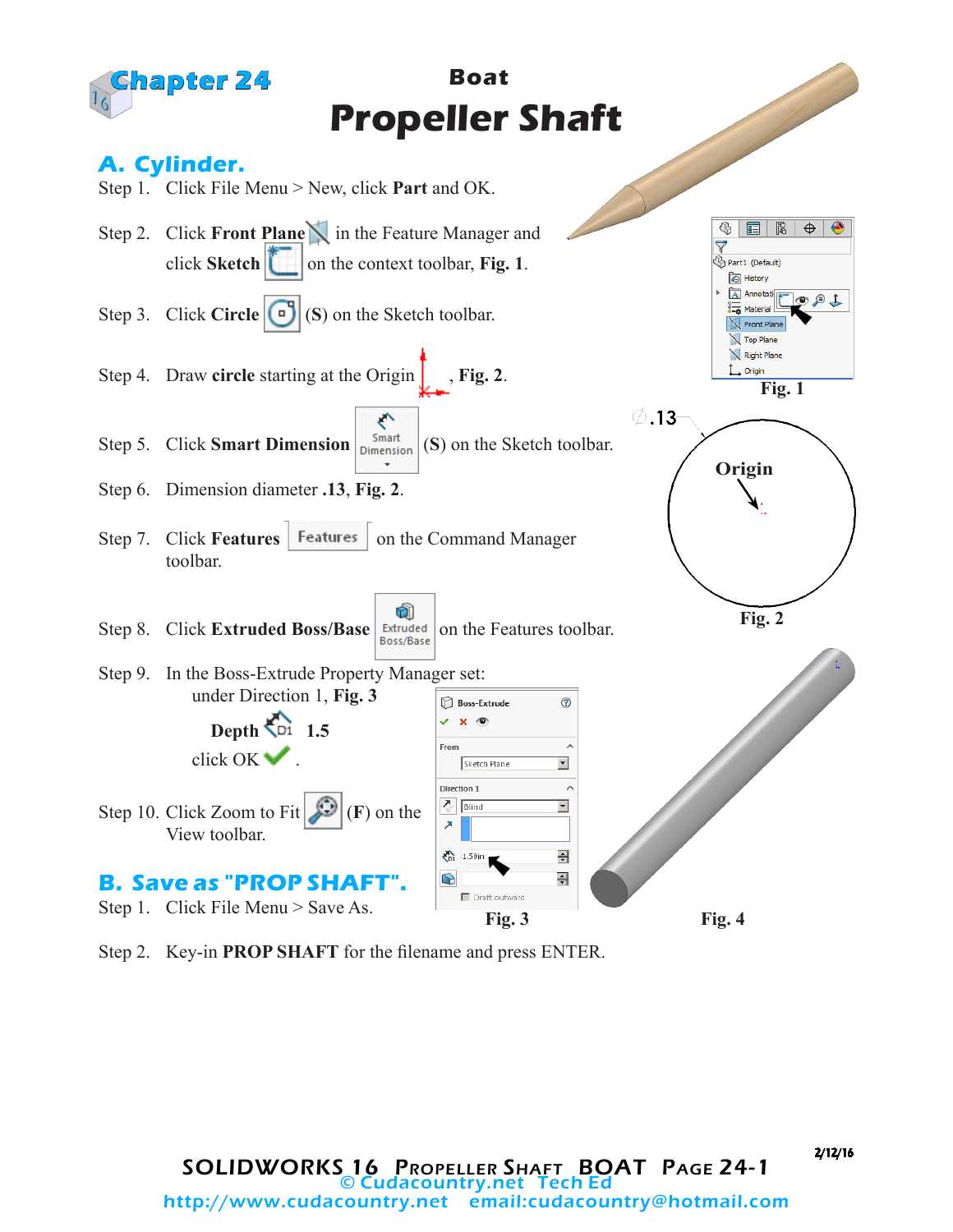## **C. Chamfer to Point.**



SOLIDWORKS 16 Propeller Shaft BOAT Page 24-2